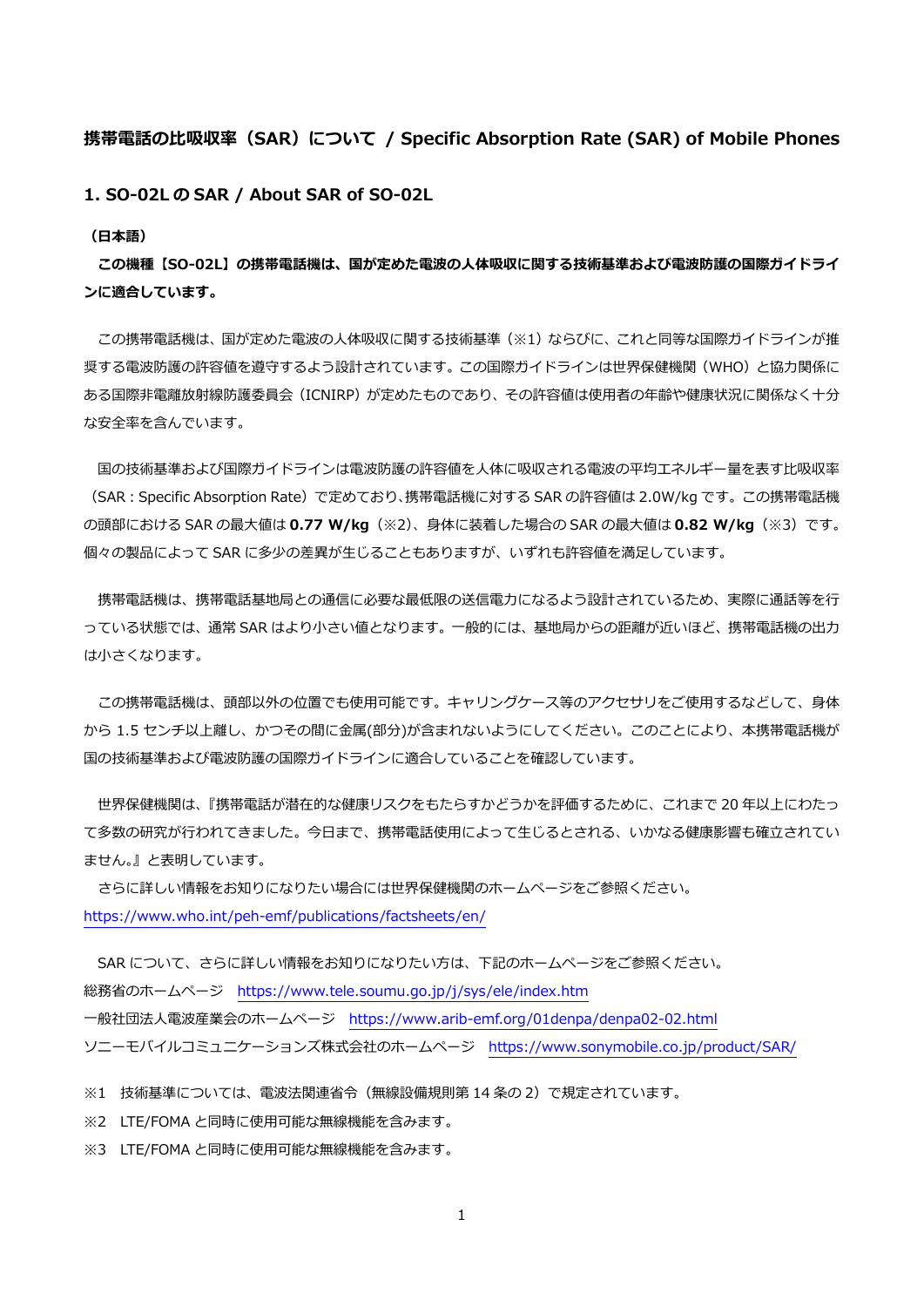#### **(In English)**

# **This model [SO-02L] mobile phone complies with Japanese technical regulations and international guidelines regarding exposure to radio waves.**

This mobile phone was designed in observance of Japanese technical regulations regarding exposure to radio waves (\*1) and limits to exposure to radio waves recommended by a set of equivalent international guidelines. This set of international guidelines was set out by the International Commission on Non-Ionizing Radiation Protection (ICNIRP), which is in collaboration with the World Health Organization (WHO), and the permissible limits include a substantial safety margin designed to assure the safety of all persons, regardless of age and health condition.

The technical regulations and international guidelines set out limits for radio waves as the Specific Absorption Rate, or SAR, which is the value of absorbed energy in any 10 grams of tissue over a 6-minute period. The SAR limit for mobile phones is 2.0 W/kg. The highest SAR value for this mobile phone when tested for use near the head is **0.77 W/kg** (\*2) and when worn on the body is **0.82 W/kg** (\*3). There may be slight differences between the SAR levels for each product, but they all satisfy the limit.

The actual SAR of this mobile phone while operating can be well below that indicated above. This is due to automatic changes to the power level of the device to ensure it only uses the minimum required to reach the network. Therefore in general, the closer you are to a base station, the lower the power output of the device.

This mobile phone can be used in positions other than against your head. Please keep the mobile phone farther than 1.5 cm away from your body by using such as a carrying case or a wearable accessory without including any metals. This mobile phone satisfies the technical regulations and international guidelines.

The World Health Organization has stated that "a large number of studies have been performed over the last two decades to assess whether mobile phones pose a potential health risk. To date, no adverse health effects have been established as being caused by mobile phone use."

Please refer to the WHO website if you would like more detailed information. https://www.who.int/peh-emf/publications/factsheets/en/

Please refer to the websites listed below if you would like more detailed information regarding SAR. Ministry of Internal Affairs and Communications Website: https://www.tele.soumu.go.jp/e/sys/ele/index.htm Association of Radio Industries and Businesses Website: https://www.arib-emf.org/01denpa/denpa02-02.html (in Japanese only)

Sony Mobile Communications, Inc. Website: https://www.sonymobile.co.jp/product/SAR/ (in Japanese only)

\*1 Technical regulations are defined by the Ministerial Ordinance Related to Radio Law (Article 14-2 of Radio Equipment Regulations).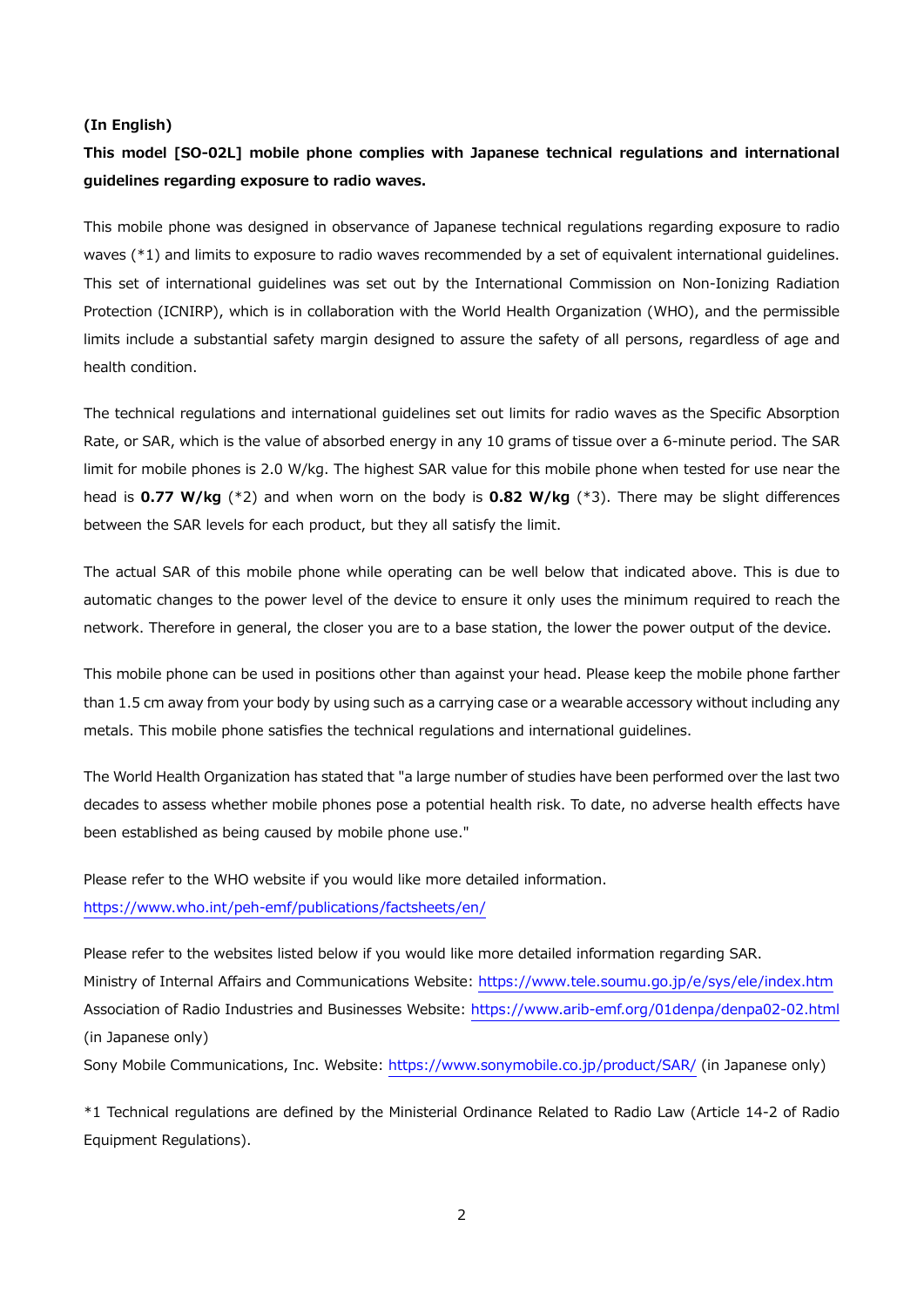\*2 Including other radio systems that can be simultereby, Sony Mobile declares that the radio equipment type PM-1170-BV is in compliance with Directive: 2014/53/EU. The full text of the EU declaration of conformity is available at the following internet address:

https://www.sonymobile.co.jp/product/SAR/doc/

Manufacturer: Sony Mobile Communications Inc, 4-12-3 Higashi-Shinagawa, Shinagawa-ku, Tokyo, 140–0002, Japan

For EU product compliance: Sony Belgium, bijkantoor van Sony Europe Limited, Da Vincilaan 7-D1, 1935 Zaventem, Belgiumaneously used with LTE/FOMA.

\*3 Including other radio systems that can be simultaneously used with LTE/FOMA.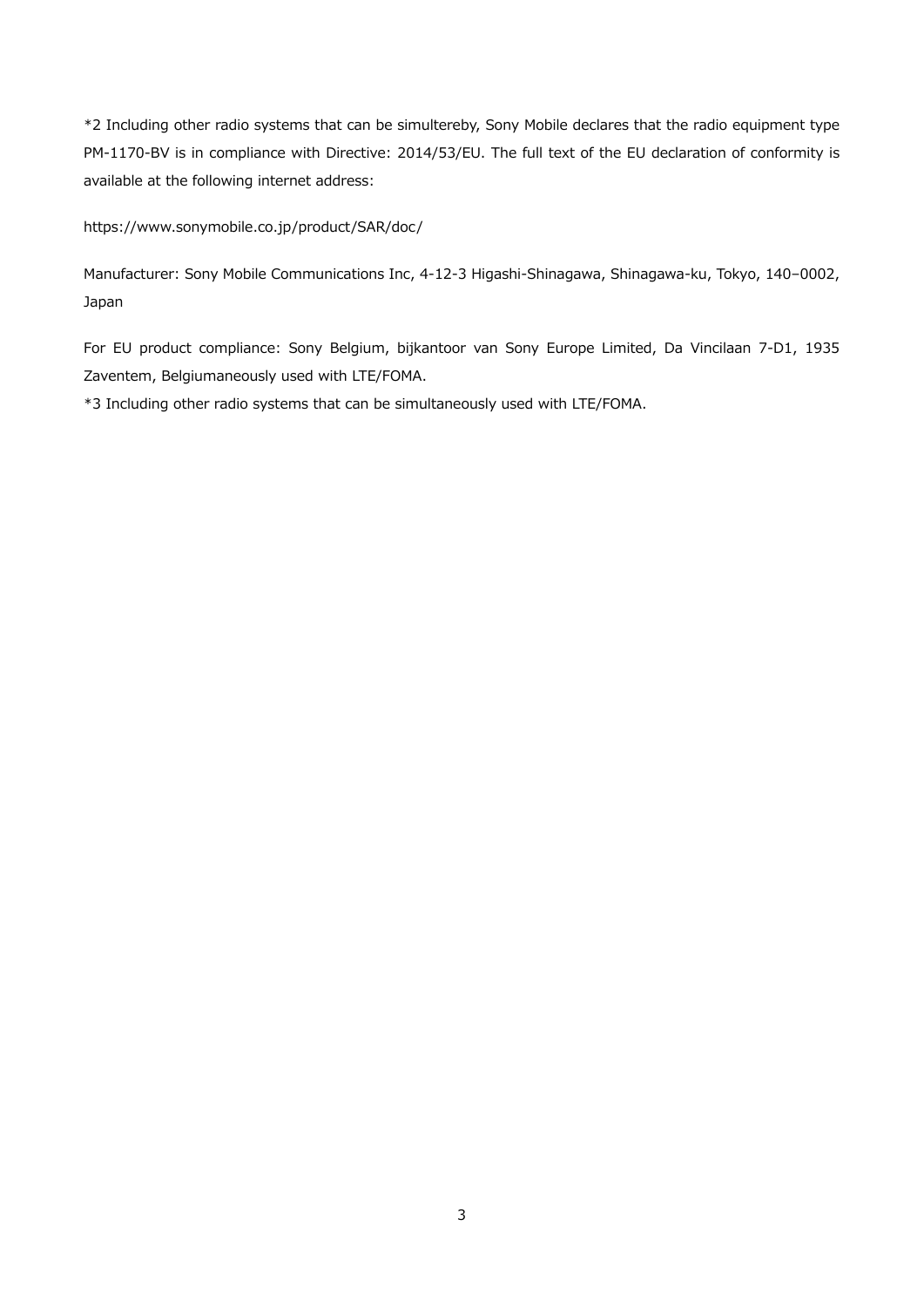#### **2. About SAR of SO-02L for FCC RF exposure requirements**

## **Radio Wave Exposure and Specific Absorption Rate (SAR) Information**

THIS PHONE MODEL HAS BEEN CERTIFIED IN COMPLIANCE WITH THE GOVERNMENT'S REQUIREMENTS FOR EXPOSURE TO RADIO WAVES.

The SO-02L Series mobile phones have been designed to comply with applicable safety requirements for exposure to radio waves. Your wireless phone is a radio transmitter and receiver.

It is designed to not exceed the limits\* of exposure to radio frequency (RF) energy set by governmental authorities. These limits establish permitted levels of RF energy for the general population. The guidelines are based on standards that were developed by international scientific organizations through periodic and thorough evaluation of scientific studies.

The standards include a safety margin designed to assure the safety of all individuals, regardless of age and health.

The radio wave exposure guidelines employ a unit of measurement known as the Specific Absorption Rate (SAR). Tests for SAR are conducted using standardized methods with the phone transmitting at its highest certified power level in all used frequency bands.

While there may be differences between the SAR levels of various phone models, they are all designed to meet the relevant guidelines for exposure to radio waves. For more information on SAR, please refer to the important information chapter in the User Guide.

The highest SAR value as reported to the authorities for this phone model when tested for use by the ear is **0.71 W/kg**\*, when worn on the body is **0.61 W/kg**\* and when WiFi hotspot mode is **0.70 W/kg**. For body-worn operation, this phone has been tested and meets the FCC RF exposure guidelines. Please use an accessory designated for this product or an accessory which contains no metal and which positions the handset a minimum of 15 mm from the body.

For devices which include "WiFi hotspot" functionality, SAR measurements for the device operating in WiFi hotspot mode were taken using a separation distance of 10 mm.

Use of third-party accessories may result in different SAR levels than those reported.

\*\* Before a phone model is available for sale to the public in the US, it must be tested and certified by the Federal Communications Commission (FCC) that it does not exceed the limit established by the government-adopted requirement for safe exposure\*. The tests are performed in positions and locations (i.e., by the ear and worn on the body) as required by the FCC for each model. The FCC has granted an Equipment Authorization for this phone model with all reported SAR levels evaluated as in compliance with the FCC RF exposure guidelines. While there may be differences between the SAR levels of various phones, all mobile phones granted an FCC equipment authorization meet the government requirement for safe exposure. SAR information on this phone model is on file at the FCC and can be found under the Display Grant section of https://www.fcc.gov/oet/ea/fccid after searching on **FCC ID PY7-54264H**.

4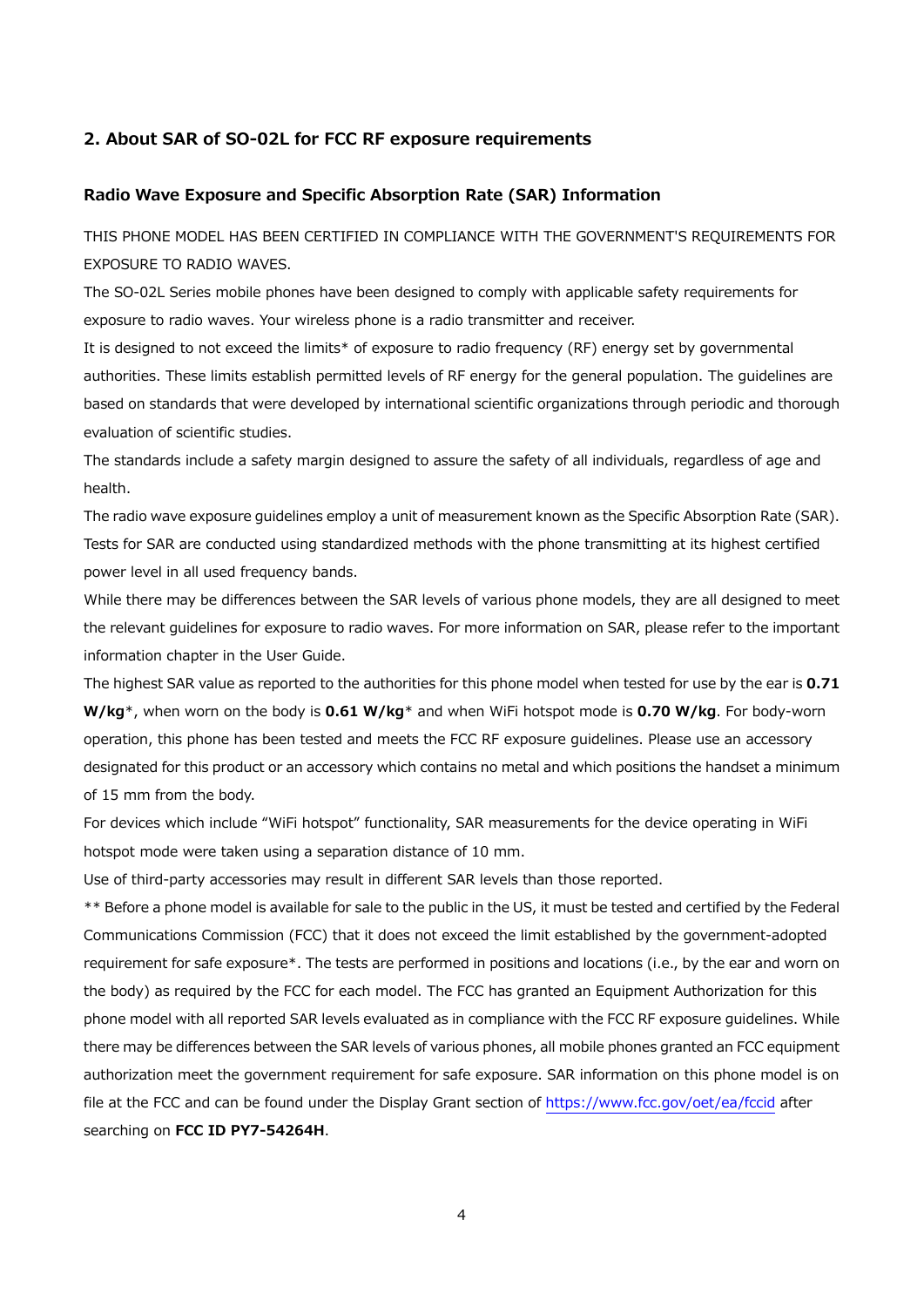Additional information on SAR can be found on the Mobile Manufacturers Forum EMF website at http://www.emfexplained.info/.

\* In the United States, the SAR limit for mobile phones used by the public is 1.6 watts/kilogram (W/kg) averaged over one gram of tissue. The standard incorporates a margin of safety to give additional protection for the public and to account for any variations in measurements.

\*\* This paragraph is only applicable to authorities and customers in the United States.